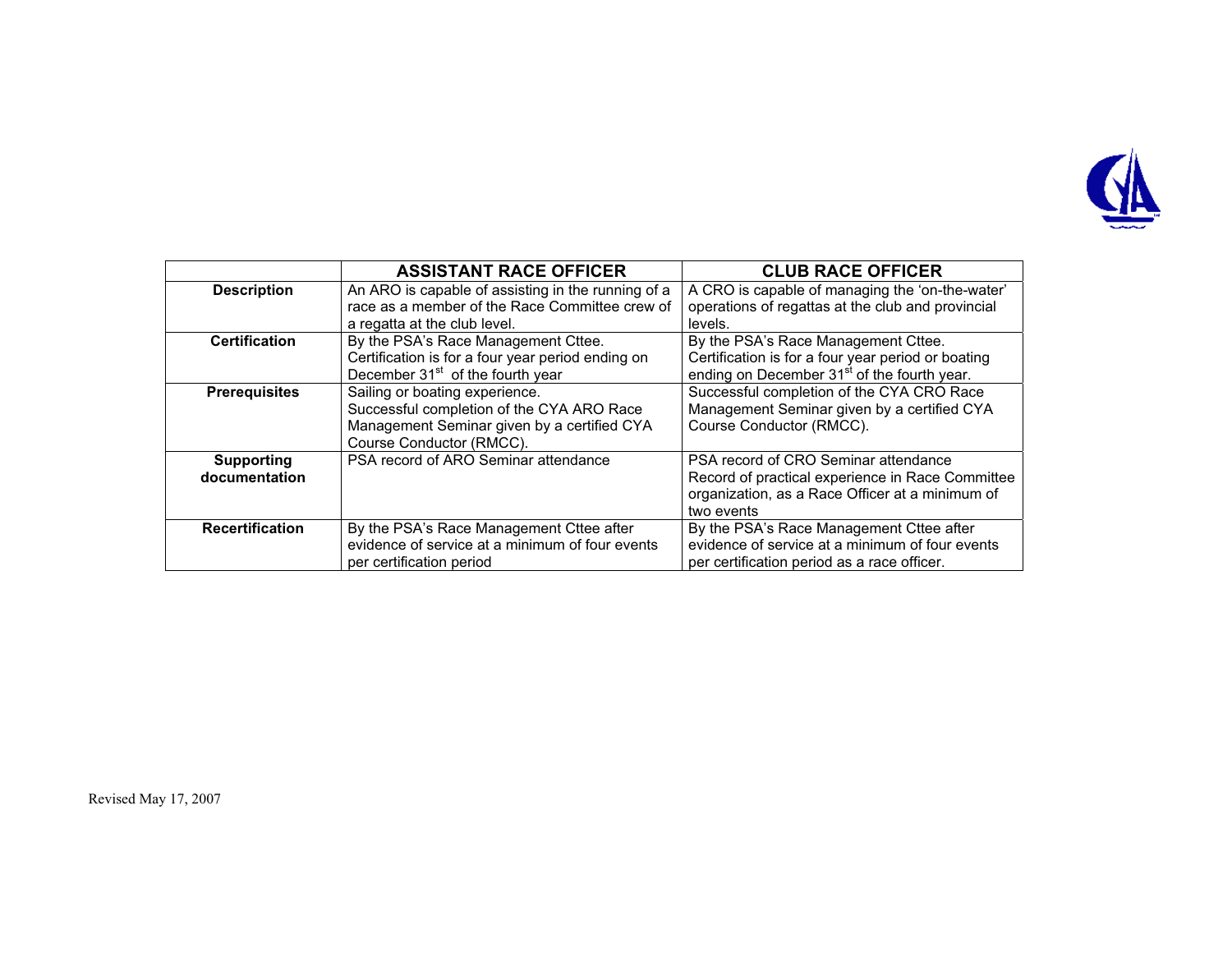|                        | <b>NATIONAL RACE OFFICER</b>                                                                        | <b>SENIOR NATIONAL RACE OFFICER</b>                                             |
|------------------------|-----------------------------------------------------------------------------------------------------|---------------------------------------------------------------------------------|
| <b>Description</b>     | A NRO is capable of managing the 'on-the-water' operations of                                       | A SNRO is capable of managing the 'on-the-water' operations of national         |
|                        | provincial, regional and national championships, utilizing a variety of                             | and international championships of above-average size and complexity,           |
|                        | racing formats.                                                                                     | utilizing a variety of racing formats in varying conditions.                    |
| Certification          | By the CYA Race Management Committee.                                                               | By the CYA Race Management Committee.                                           |
|                        | Certification is for a four year period                                                             | Certification is for a four year period                                         |
|                        | After demonstrated 'on-the-water' ability particularly in stress situations                         | After demonstrated 'on-the-water' ability particularly in stress situations and |
|                        | and positive results of a review by peers & mentors, including reports                              | positive results of a review by peers & mentors, including reports from         |
|                        | from select references                                                                              | select references.                                                              |
| <b>Prerequisites</b>   | Minimum two year service as CRO.                                                                    | Minimum two year service as a NRO.                                              |
|                        | Minimum four events as a race officer within the past two years.                                    | Service record on Organizing Committee.                                         |
|                        | Successful completion of the NRO race management seminar                                            | Service record as PRO, RO, or as a Mentor of same, at a variety of venues.      |
|                        | Applicants must show they have kept abreast of the changes made to                                  | CYA Jury certification                                                          |
|                        | the current RRS and are certified as a Club Judge.                                                  | Evidence of experience in varying currents, depts, and weather conditions.      |
|                        | Evidence of experience in varying currents, depths and weather                                      | Evidence of experience with various formats including: Fleet, Match, and        |
|                        | conditions.                                                                                         | Offshore racing utilizing W/L, Trapazoid, Triangle courses, Multiple class      |
|                        | Evidence of exposure to different venues                                                            | starts, and handicap racing.                                                    |
|                        | Experience with different racing formats                                                            |                                                                                 |
| <b>Supporting</b>      | Record of successful completion of the CYA NRO race management                                      | Record of successful completion of the SNRO race management seminar.            |
| documentation          | seminar                                                                                             | Sailing instructions written by the applicant for a level one, national or      |
|                        | Sailing instructions drafted under the responsibility of the applicant for a                        | international championship where the applicant served as RO, or PRO             |
|                        | provincial or regional championship where the applicant served as an                                | An email address list of all the National officials (ROs, Judges & Umpires,     |
|                        | RO.                                                                                                 | who have served with the candidate over the preceding four years.               |
|                        | An email address list of all the National officials (ROs, Judges &                                  | Names, email addresses of three references. References must be an Event         |
|                        | Umpires) who have served with the candidate over the preceding four                                 | Organizer, PRO, RO or National Judge.                                           |
|                        | vears.<br>Names, email addresses of three references.                                               | Completed CYA application form                                                  |
|                        |                                                                                                     |                                                                                 |
|                        | References must be an Event Organizer, PRO, RO or National Judge.<br>Completed CYA Application form |                                                                                 |
| <b>Recertification</b> | Service, a minimum of four major events per certification period, three                             | Service, a minimum of four major events per certification period, three in the  |
|                        | in the last two year period, as PRO, RO, or as a Mentor of same.                                    | last two year period as PRO, RO or as a Mentor of same.                         |
|                        | Applicants must show they have kept abreast of the changes made to                                  |                                                                                 |
|                        | the current RRS and are certified as a Club Judge.                                                  | Applicants must show they have kept abreast of the changes made to the          |
|                        |                                                                                                     | current RRS by maintaining CYA Jury certification                               |
|                        |                                                                                                     |                                                                                 |
|                        |                                                                                                     |                                                                                 |

Revised May 17, 2007